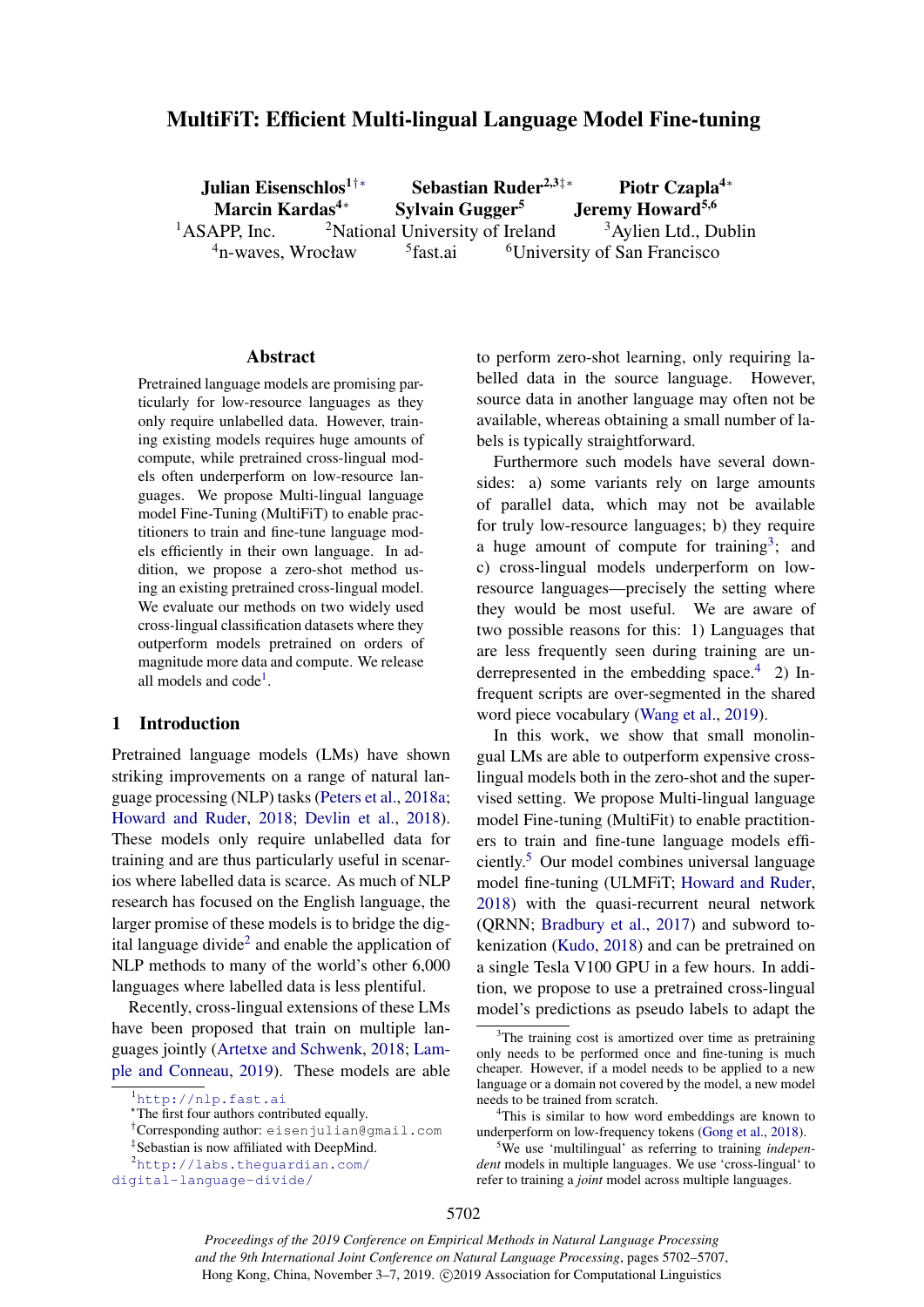monolingual language model to the zero-shot setting. We evaluate our models on two widely used cross-lingual classification datasets, MLDoc [\(Schwenk and Li,](#page-5-7) [2018\)](#page-5-7) and CLS [\(Prettenhofer](#page-5-8) [and Stein,](#page-5-8) [2010\)](#page-5-8) where we outperform the stateof-the-art zero-shot model LASER [\(Artetxe and](#page-4-0) [Schwenk,](#page-4-0) [2018\)](#page-4-0) and multi-lingual BERT [\(Devlin](#page-5-2) [et al.,](#page-5-2) [2018\)](#page-5-2) in the supervised setting—even without any pretraining. In the zero-shot setting, we outperform both models using pseudo labels—and report significantly higher performance with as little as 100 examples. We finally show that information from monolingual and cross-lingual language models is complementary and that pretraining makes models robust to noise.

## 2 Related work

Pretrained language models Pretrained language models based on an LSTM [\(Peters et al.,](#page-5-0) [2018a;](#page-5-0) [Howard and Ruder,](#page-5-1) [2018\)](#page-5-1) and a Transformer [\(Radford et al.,](#page-5-9) [2018;](#page-5-9) [Devlin et al.,](#page-5-2) [2018\)](#page-5-2) have been proposed. Recent work [\(Peters et al.,](#page-5-10) [2018b\)](#page-5-10) suggests that—all else being equal—an LSTM outperforms the Transformer in terms of downstream performance. For this reason, we use a variant of the LSTM as our language model.

Cross-lingual pretrained language models The multi-lingual BERT model is pretrained on the Wikipedias of 104 languages using a shared word piece vocabulary. LASER [\(Artetxe and](#page-4-0) [Schwenk,](#page-4-0) [2018\)](#page-4-0) is trained on parallel data of 93 languages with a shared BPE vocabulary. XLM [\(Lample and Conneau,](#page-5-3) [2019\)](#page-5-3) additionally pretrains BERT with parallel data. These models enable zero-shot transfer, but achieve lower results than monolingual models. In contrast, we focus on making the training of monolingual language models more efficient in a multi-lingual context. Concurrent work [\(Mulcaire et al.,](#page-5-11) [2019\)](#page-5-11) pretrains on English and another language, but shows that cross-lingual pretraining only helps sometimes.

Multi-lingual language modeling Training language models in non-English languages has only recently received some attention. [Kawakami et al.](#page-5-12) [\(2017\)](#page-5-12) evaluate on seven languages. [Cotterell](#page-4-2) [et al.](#page-4-2) [\(2018\)](#page-4-2) study 21 languages. [Gerz et al.](#page-5-13) [\(2018\)](#page-5-13) create datasets for 50 languages. All of these studies, however, only create small datasets, which are inadequate for pretraining language models. In contrast, we are among the first to report the

<span id="page-1-0"></span>

Figure 1: The MultiFiT language model with classifier consisting of a subword embedding layer, four QRNN layers, an aggregation layer, and two linear layers.

<span id="page-1-1"></span>

Figure 2: The steps of our cross-lingual bootstrapping method for zero-shot cross-lingual transfer. a) A monolingual language model (LM) is pretrained on target language data; b) the LM is fine-tuned on target language documents; and c) the LM is fine-tuned as a classifier using the zero-shot predictions from a linear classification layer fine-tuned on top of cross-lingual representations from LASER.

performance of monolingual language models on downstream tasks in multiple languages.

## 3 Our method

#### 3.1 Multi-lingual Fine-Tuning

We propose Multi-lingual Fine-tuning (MultiFit). Our method uses the ULMFiT model [\(Howard](#page-5-1) [and Ruder,](#page-5-1) [2018\)](#page-5-1) with discriminative fine-tuning as foundation. ULMFiT is based on a 3-layer AWD-LSTM [\(Mer,](#page-4-3) [2017\)](#page-4-3) language model. The AWD-LSTM is a regular LSTM [\(Hochreiter and](#page-5-14) [Schmidhuber,](#page-5-14) [1997\)](#page-5-14) with tuned dropout hyperparameters. To enable faster training and finetuning of the model, we replace it with a QRNN [\(Bradbury et al.,](#page-4-1) [2017\)](#page-4-1). The QRNN alternates convolutional layers, which are parallel across timesteps, and a recurrent pooling function, which is parallel across channels. It has been shown to outperform LSTMs, while being up to  $16\times$  faster at train and test time. ULMFiT in addition is restricted to words as input. To make our model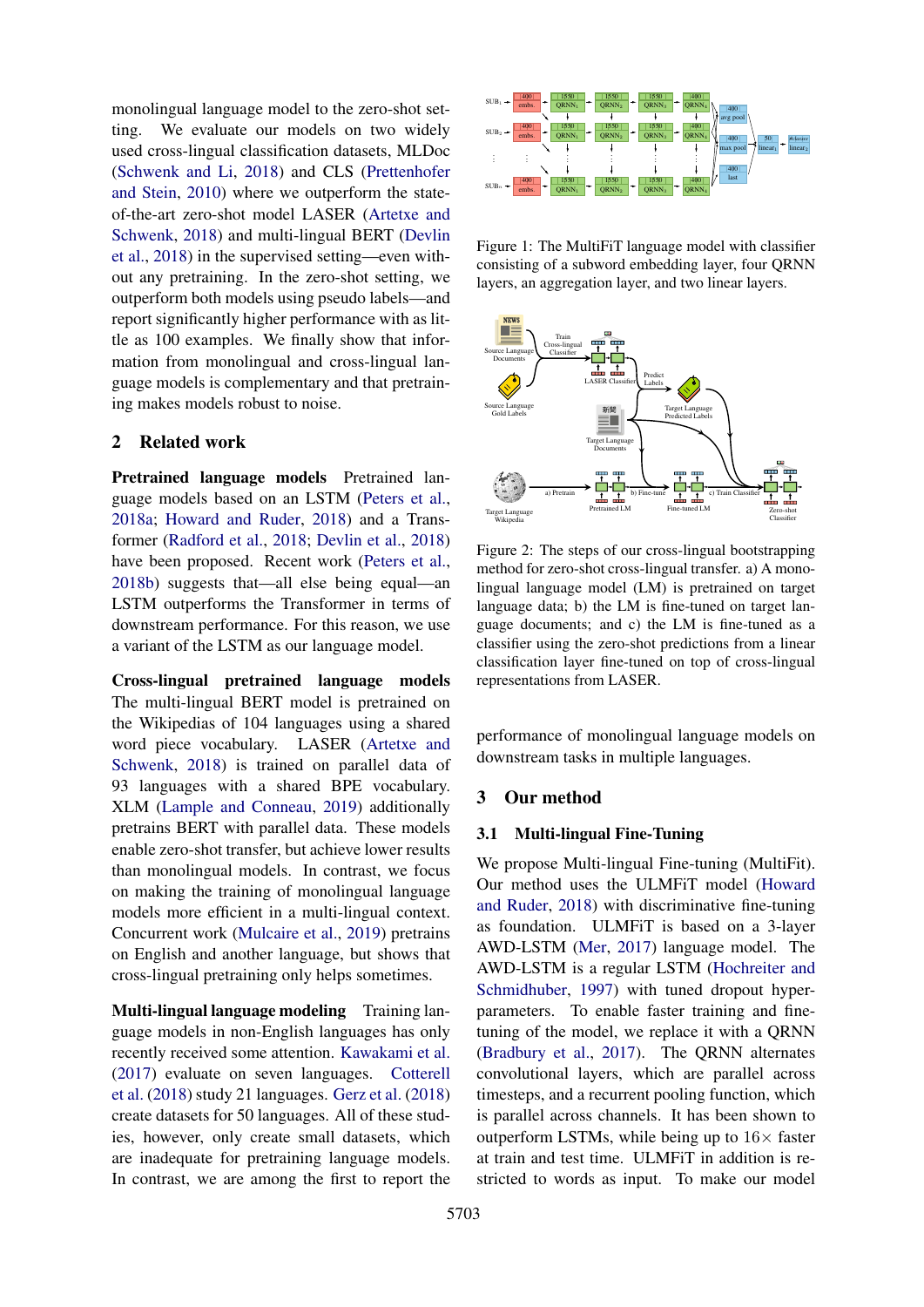more robust across languages, we use subword tokenization based on a unigram language model [\(Kudo,](#page-5-5) [2018\)](#page-5-5), which is more flexible compared to byte-pair encoding [\(Sennrich et al.,](#page-5-15) [2016\)](#page-5-15). We additionally employ label smoothing [\(Szegedy et al.,](#page-5-16) [2016\)](#page-5-16) and a novel cosine variant of the one-cycle policy [\(Smith,](#page-5-17) [2018\)](#page-5-17)<sup>[6](#page-2-0)</sup>, which we found to outperform ULMFiT's slanted triangular learning rate schedule and gradual unfreezing. The full model can be seen in Figure [1.](#page-1-0)

### 3.2 Cross-lingual Bootstrapping

Prior methods have employed cross-lingual training strategies relying on parallel data and a shared BPE vocabulary. These can be combined with our language model, but increase its training complexity. For the case where an existing pretrained cross-lingual model and source language data are available, we propose a bootstrapping method [\(Ruder and Plank,](#page-5-18) [2018\)](#page-5-18) that uses the pretrained model's zero-shot predictions as pseudo labels to fine-tune the monolingual model on target language data.

The steps of the method can be seen in Figure [2.](#page-1-1) Specifically, we first fine-tune a linear classification layer on top of pretrained cross-lingual representations on source language training data. We then apply this cross-lingual classifier to the target language data and store its predicted label for every example. We now fine-tune our pretrained LM on the target language data and these pseudo la-bels<sup>[7](#page-2-1)</sup>. Importantly, this method enables our monolingual LM to significantly outperform its crosslingual teacher in the zero-shot setting  $(\S 5)$  $(\S 5)$ .

### 4 Experimental setup

This section provides an overview of our experimental setup; see the appendix for full details.

Data We evaluate our models on the Multilingual Document Classification Corpus (MLDoc; [Schwenk and Li,](#page-5-7)  $2018$  $2018$ <sup>8</sup>—a new subset of Reuters Corpus Volume 2 [\(Lewis et al.,](#page-5-19) [2004\)](#page-5-19) with balanced class priors for eight languages—and on the Cross-Lingual Sentiment dataset (CLS; [Pret](#page-5-8)[tenhofer and Stein,](#page-5-8) [2010\)](#page-5-8)<sup>[9](#page-2-3)</sup> consisting of Amazon

<span id="page-2-4"></span>

|            |                    | Domain Languages                  | Train Dev        |    | <b>Test</b> |
|------------|--------------------|-----------------------------------|------------------|----|-------------|
| MLDoc News |                    | EN, DE, ES, FR,<br>IT, JA, RU, ZH | 1k/2k/<br>5k/10k | 2k | 10k         |
| <b>CLS</b> | Product<br>reviews | EN, DE, FR, JA                    | 2k               |    | 2k          |

Table 1: The domain, languages, and number of training, development, and test examples in each dataset.

<span id="page-2-5"></span>

|                                             | DE    | ES    | <b>FR</b> | IT    | JA    | <b>RU</b> | ZH    |  |  |  |
|---------------------------------------------|-------|-------|-----------|-------|-------|-----------|-------|--|--|--|
| Zero-shot (1,000 source language examples)  |       |       |           |       |       |           |       |  |  |  |
| MultiCCA                                    | 81.20 | 72.50 | 72.38     | 69.38 | 67.63 | 60.80     | 74.73 |  |  |  |
| LASER, paper                                | 86.25 | 79.30 | 78.30     | 70.20 | 60.95 | 67.25     | 70.98 |  |  |  |
| LASER, code                                 | 87.65 | 75.48 | 84.00     | 71.18 | 64.58 | 66.58     | 76.65 |  |  |  |
| MultiBERT                                   | 82.35 | 74.98 | 83.03     | 68.27 | 64.58 | 71.58     | 66.17 |  |  |  |
| MultiFiT, pseudo                            | 91.62 | 79.10 | 89.42     | 76.02 | 69.57 | 67.83     | 82.48 |  |  |  |
| Supervised (100 target language examples)   |       |       |           |       |       |           |       |  |  |  |
| MultiFit                                    | 90.90 | 89.00 | 85.03     | 80.12 | 80.55 | 73.55     | 88.02 |  |  |  |
| Supervised (1,000 target language examples) |       |       |           |       |       |           |       |  |  |  |
| MultiCCA                                    | 93.70 | 94.45 | 92.05     | 85.55 | 85.35 | 85.65     | 87.30 |  |  |  |
| LASER, paper                                | 92.70 | 88.75 | 90.80     | 85.93 | 85.15 | 84.65     | 88.98 |  |  |  |
| MultiBERT                                   | 94.00 | 95.15 | 93.20     | 85.82 | 87.48 | 86.85     | 90.72 |  |  |  |
| Monolingual BERT                            | 94.93 | ٠     |           |       | ٠     |           | 92.17 |  |  |  |
| MultiFiT, no wiki                           | 95.23 | 95.07 | 94.65     | 89.30 | 88.63 | 87.52     | 90.03 |  |  |  |
| MultiFiT                                    | 95.90 | 96.07 | 94.75     | 90.25 | 90.03 | 87.65     | 92.52 |  |  |  |

Table 2: Comparison of zero-shot and supervised methods on MLDoc.

product reviews in four languages. We provide an overview of the datasets in Table [1.](#page-2-4)

Pretraining We pretrain our models on 100M tokens extracted from the Wikipedia of the corresponding language for 10 epochs. As fewer tokens might be available for some languages, we also compare against a version (no wiki) that uses no pretraining. For all models, we fine-tune the LMs on the target data of the same language for 20 epochs. We perform subword tokenization with the unigram language model [\(Kudo,](#page-5-5) [2018\)](#page-5-5).

Evaluation settings We compare two settings based on the availability of source and target language data: supervised and zero-shot. In the supervised setting, every model is fine-tuned and evaluated on examples from the target language. In the zero-shot setting, every model is fine-tuned on source language examples and evaluated on target language examples. In all cases, we use English as the source language.

Baselines We compare against the state-ofthe-art cross-lingual embedding models LASER [\(Artetxe and Schwenk,](#page-4-0) [2018\)](#page-4-0), which uses a large parallel corpus, multilingual BERT (MultiB-

<span id="page-2-1"></span><span id="page-2-0"></span><sup>&</sup>lt;sup>6</sup>The idea is due to private conversation with the author.  $<sup>7</sup>$ Distillation [\(Hinton et al.,](#page-5-20) [2015\)](#page-5-20) yielded similar results.</sup>

<span id="page-2-2"></span><sup>8</sup>[https://github.com/facebookresearch/](https://github.com/facebookresearch/MLDoc) [MLDoc](https://github.com/facebookresearch/MLDoc)

<span id="page-2-3"></span><sup>9</sup>[https://webis.de/data/webis-cls-10.](https://webis.de/data/webis-cls-10.html) [html](https://webis.de/data/webis-cls-10.html)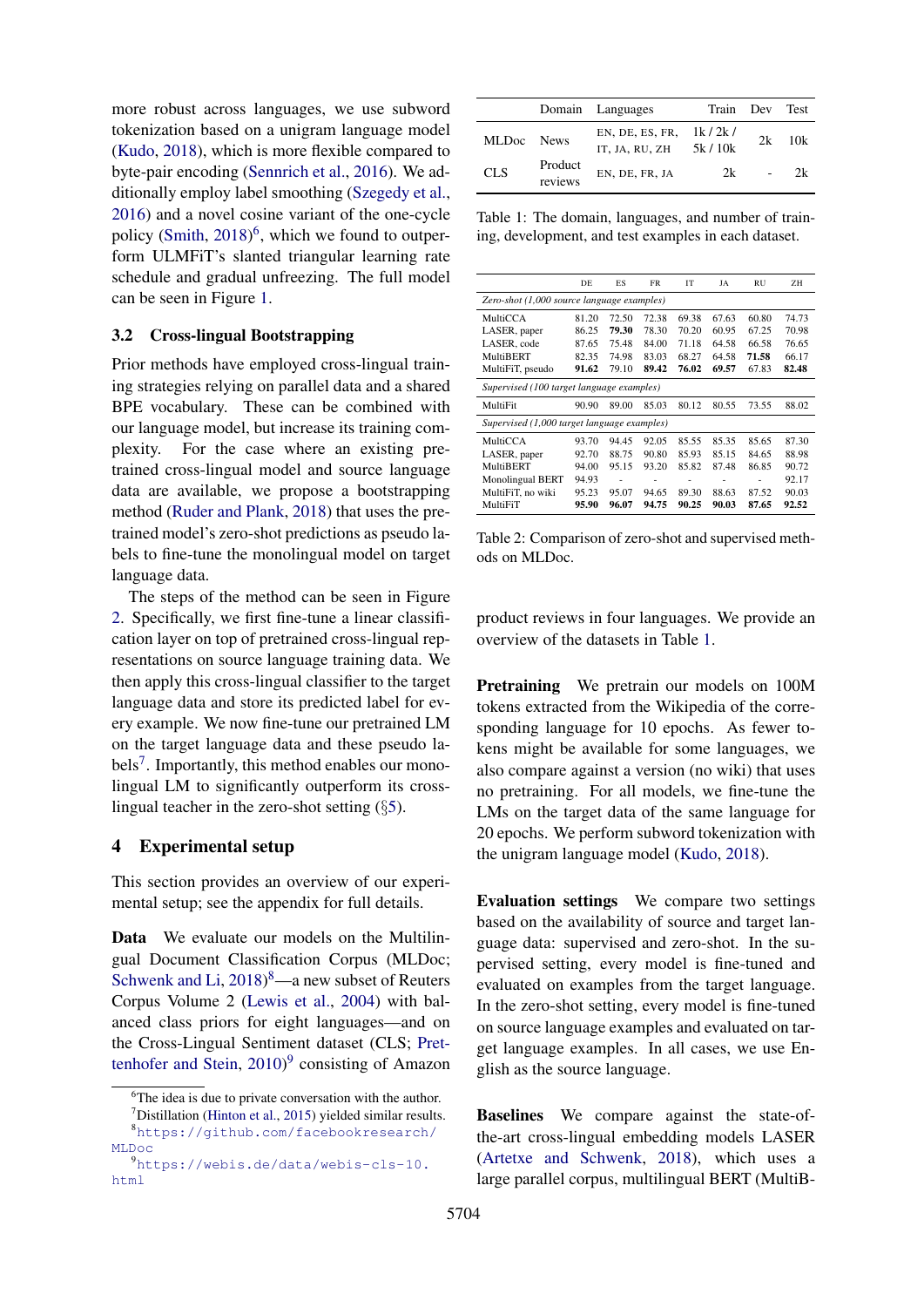<span id="page-3-3"></span>

|                      |                  |              | DE         |       |              | <b>FR</b>  |       |              | JA         |       |
|----------------------|------------------|--------------|------------|-------|--------------|------------|-------|--------------|------------|-------|
|                      |                  | <b>Books</b> | <b>DVD</b> | Music | <b>Books</b> | <b>DVD</b> | Music | <b>Books</b> | <b>DVD</b> | Music |
|                      | LASER, code      | 84.15        | 78.00      | 79.15 | 83.90        | 83.40      | 80.75 | 74.99        | 74.55      | 76.30 |
|                      | <b>MultiBERT</b> | 72.15        | 70.05      | 73.80 | 75.50        | 74.70      | 76.05 | 65.41        | 64.90      | 70.33 |
| Zero <sub>shot</sub> | MultiFiT, pseudo | 89.60        | 81.80      | 84.40 | 87.84        | 83.50      | 85.60 | 80.45        | 77.65      | 81.50 |
|                      | MT-BOW           | 79.68        | 77.92      | 77.22 | 80.76        | 78.83      | 75.78 | 70.22        | 71.30      | 72.02 |
| Translat.            | CL-SCL           | 79.50        | 76.92      | 77.79 | 78.49        | 78.80      | 77.92 | 73.09        | 71.07      | 75.11 |
|                      | <b>BiDRL</b>     | 84.14        | 84.05      | 84.67 | 84.39        | 83.60      | 82.52 | 73.15        | 76.78      | 78.77 |
| Super.               | <b>MultiBERT</b> | 86.05        | 84.90      | 82.00 | 86.15        | 86.90      | 86.65 | 80.87        | 82.83      | 79.95 |
|                      | MultiFiT         | 93.19        | 90.54      | 93.00 | 91.25        | 89.55      | 93.40 | 86.29        | 85.75      | 86.59 |

Table 3: Comparison of zero-shot, translation-based and supervised methods (with 2k training examples) on all domains of CLS. MT-BOW and CL-SCL results are from [\(Zhou et al.,](#page-5-21) [2016\)](#page-5-21).

<span id="page-3-4"></span>

|                            |     | LSTM ORNN |
|----------------------------|-----|-----------|
| Language model pretraining | 143 | 71        |
| Classifier fine-tuning     | 467 | 156       |

Table 4: Comparison of LSTM and QRNN per-batch training speed on a Tesla V100 (in ms) in MultiFiT.

 $ERT<sup>10</sup>$  $ERT<sup>10</sup>$  $ERT<sup>10</sup>$ , and monolingual BERT<sup>[11](#page-3-2)</sup>. We also compare against the best models on each dataset, MultiCCA [\(Ammar et al.,](#page-4-4) [2016\)](#page-4-4), a cross-lingual word embedding model, and BiDRL [\(Zhou et al.,](#page-5-21) [2016\)](#page-5-21), which translates source and target data.

Our methods We evaluate our monolingual LMs in the supervised setting (MultiFit) and our LMs fine-tuned with pseudo labels from LASER in the zero-shot setting (pseudo).

<span id="page-3-5"></span>

|                      | DE.   | ES          | ΖH    |
|----------------------|-------|-------------|-------|
| <b>ULMFiT</b>        |       | 94.19 95.23 | 66.82 |
| MultiFiT, no wiki    | 95.23 | 95.07       | 90.03 |
| MultiFiT, small Wiki |       | 95.37 95.30 | 89.80 |
| MultiFiT             | 95.90 | 96.07       | 92.52 |

Table 5: Comparison of MultiFiT results with different pretraining corpora and ULMFiT, fine-tuned with 1k labels on MLDoc.

## <span id="page-3-0"></span>5 Results

MLDoc We show results for MLDoc in Table [2.](#page-2-5) In the zero-shot setting, MultiBERT underper-

<span id="page-3-1"></span><sup>10</sup>[https://github.com/google-research/](https://github.com/google-research/bert/blob/master/multilingual.md) [bert/blob/master/multilingual.md](https://github.com/google-research/bert/blob/master/multilingual.md)

forms the comparison methods as the shared embedding space between many languages is overly restrictive. Our monolingual LMs outperform their cross-lingual teacher LASER in almost every setting. When fine-tuned with only 100 target language examples, they are able to outperform all zero-shot approaches except MultiFiT on DE and FR. This calls into question the need for zeroshot approaches, as fine-tuning with even a small number of target examples is able to yield superior performance. When fine-tuning with 1,000 target examples, MultiFiT—even without pretraining outperforms all comparison methods, including monolingual BERT.

CLS We show results for CLS in Table [3.](#page-3-3) MultiFiT is able to outperform its zero-shot teacher LASER across all domains. Importantly, the bootstrapped monolingual model also outperforms more sophisticated models that are trained on translations across almost all domains. In the supervised setting, MultiFiT similarly outperforms multilingual BERT. For both datasets, our methods that have been pretrained on 100 million tokens outperform both multilingual BERT and LASER, models that have been trained with orders of magnitude more data and compute.

#### 6 Analysis

Speed We compare the LSTM and QRNN cell in MultiFiT based on the speed for processing a single batch for pretraining and fine-tuning in Table [4.](#page-3-4) MultiFiT with a QRNN pretrains and finetunes about  $2\times$  and  $3\times$  faster respectively.

MultiFiT vs. ULMFiT We compare Multi-FiT pretrained on 100M Wikipedia tokens against

<span id="page-3-2"></span><sup>&</sup>lt;sup>11</sup>Models are available for English, Chinese, and German (<https://deepset.ai/german-bert>).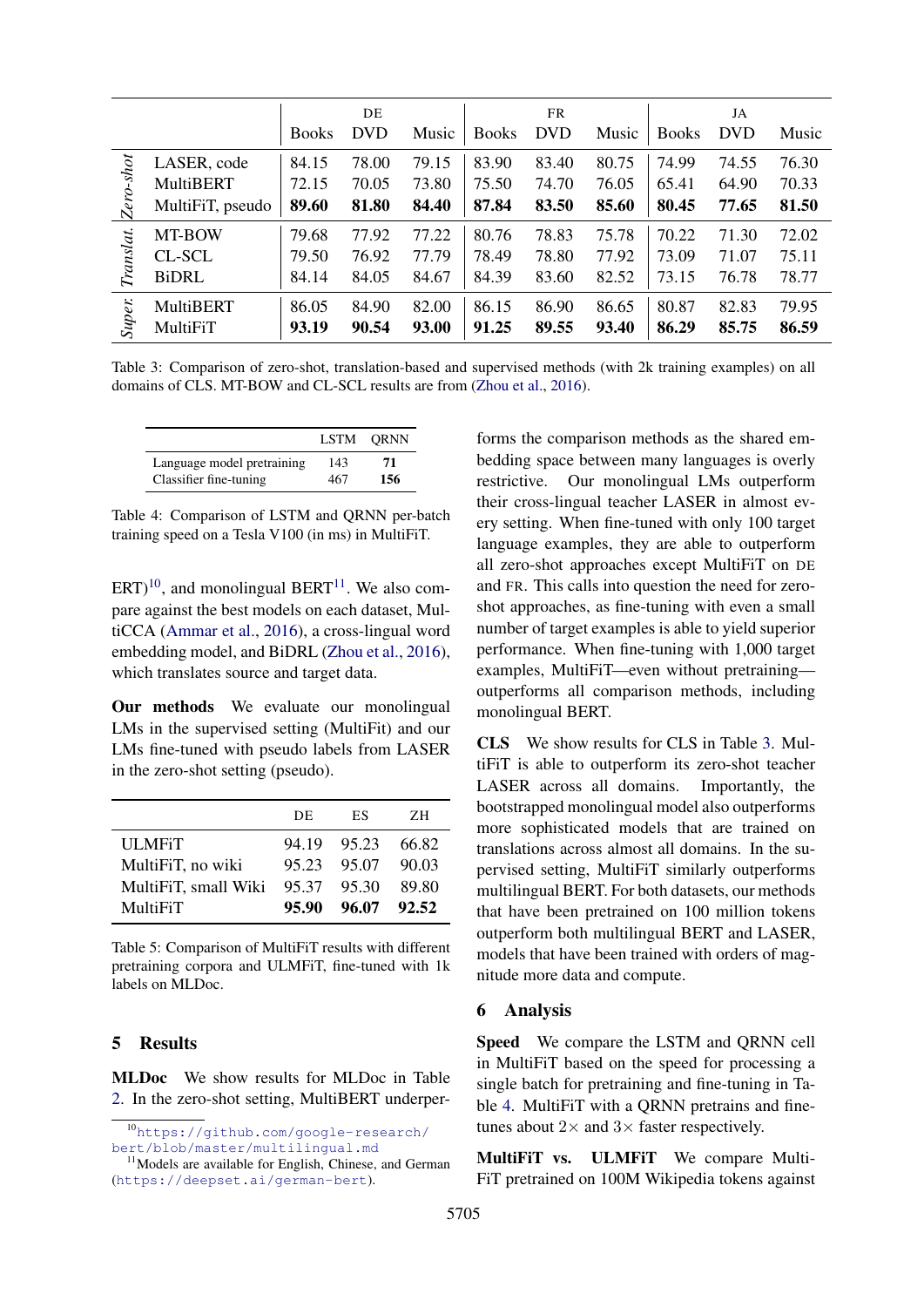ULMFiT pretrained on the same data using a 3- layer LSTM and spaCy tokenization<sup>[12](#page-4-5)</sup> as well as MultiFiT pretrained on 2M Wikipedia tokens, and MultiFiT with no pretraining in Table [5.](#page-3-5) Pretraining on more data generally helps. MultiFiT outperforms ULMFiT significantly; the performance improvement is particularly pronounced in Chinese where ULMFiT's word-based tokenization underperformed.

<span id="page-4-6"></span>

Figure 3: Comparison of MultiFiT's robustness to label noise on MLDoc with and without pretraining.

<span id="page-4-7"></span>

|                                                                  | DE             | ES                                           | FR. | <b>IT</b>                                                | JA | <b>RU</b> | ZH                      |
|------------------------------------------------------------------|----------------|----------------------------------------------|-----|----------------------------------------------------------|----|-----------|-------------------------|
| LASER, code                                                      |                | 87.65 75.48 84.00 71.18 64.58 66.58          |     |                                                          |    |           | 76.65                   |
| Random init. (1k)<br>Random init. (10k)<br>MultiFiT, pseudo (1k) | 77.80<br>90.53 | 69.75<br>91.34 78.92 89.45 76.00 69.57 68.19 |     | 70.50 75.65 68.52 68.50 61.37<br>87.40 72.72 67.55 63.67 |    |           | 79.19<br>81.44<br>82.45 |

Table 6: Bootstrapping results on MLDoc with and without pretraining, trained on 1k/10k LASER labels.

<span id="page-4-8"></span>

|                                          | DE. | ES | FR.                           | ŦТ | RU |
|------------------------------------------|-----|----|-------------------------------|----|----|
| Word-based 95.28 95.97 94.72 89.97 88.02 |     |    |                               |    |    |
| Subword                                  |     |    | 96.10 96.07 94.75 94.75 87.65 |    |    |

Table 7: Comparison of different tokenization strategies for different languages on MLDoc.

Robustness to noise We suspect that MultiFiT is able to outperform its teacher as the information from pretraining makes it robust to label noise. To test this hypothesis, we train MultiFiT and a randomly initialized model with the same architecture on 1k and 10k examples of the Spanish ML-Doc. We randomly perturb labels with a probability ranging from 0-0.75 and show results in Figure [3.](#page-4-6) The pretrained MultiFiT is able to partially

ignore the noise, up to 65% of noisy training examples. Without pretraining, the model does not exceed the theoretical baseline (the percentage of correct examples). In addition, we compare MultiFiT with and without pretraining in Table [6.](#page-4-7) Pretraining enables MultiFiT to achieve much better performance compared to a randomly initialised model. Both results together suggest a) that pretraining increases robustness to noise and b) that information from monolingual and cross-lingual language models is complementary.

Tokenization Subword tokenization has been found useful for language modeling with morphologically rich languages [\(Czapla et al.,](#page-5-22) [2018;](#page-5-22) [Mielke and Eisner,](#page-5-23) [2019\)](#page-5-23) and has been used in recent pretrained LMs [\(Devlin et al.,](#page-5-2) [2018\)](#page-5-2), but its concrete impact on downstream performance has not been observed. We train models with the best performing vocabulary sizes for subword (15k) and regular word-based tokenization (60k) with the Moses tokenizer [\(Koehn et al.,](#page-5-24) [2007\)](#page-5-24) on German and Russian MLDoc and show results in Table [7.](#page-4-8) Subword tokenization outperforms wordbased tokenization on most languages, while being faster to train due to the smaller vocabulary size.

### 7 Conclusion

We have proposed novel methods for multilingual fine-tuning of languages that outperform models trained with far more data and compute on two widely studied cross-lingual text classification datasets on eight languages in both the zero-shot and supervised setting.

### References

- <span id="page-4-3"></span>2017. Pointer Sentinel Mixture Models. In *Proceedings of ICLR 2017*.
- <span id="page-4-4"></span>Waleed Ammar, George Mulcaire, Yulia Tsvetkov, Guillaume Lample, Chris Dyer, and Noah A. Smith. 2016. [Massively Multilingual Word Embeddings.](http://arxiv.org/abs/1602.01925)
- <span id="page-4-0"></span>Mikel Artetxe and Holger Schwenk. 2018. [Massively](http://arxiv.org/abs/1812.10464) [Multilingual Sentence Embeddings for Zero-Shot](http://arxiv.org/abs/1812.10464) [Cross-Lingual Transfer and Beyond.](http://arxiv.org/abs/1812.10464) *arXiv preprint arXiv:1812.10464*.
- <span id="page-4-1"></span>James Bradbury, Stephen Merity, Caiming Xiong, and Richard Socher. 2017. [Quasi-Recurrent Neural Net](http://arxiv.org/abs/1611.01576)[works.](http://arxiv.org/abs/1611.01576) In *Proceedings of ICLR 2017*.
- <span id="page-4-2"></span>Ryan Cotterell, Sebastian Mielke, Jason Eisner, and Brian Roark. 2018. Are all languages equally hard to language-model? In *Proceedings of NAACL-HLT 2018*, pages 536–541.

<span id="page-4-5"></span><sup>12</sup><https://spacy.io/api/tokenizer>